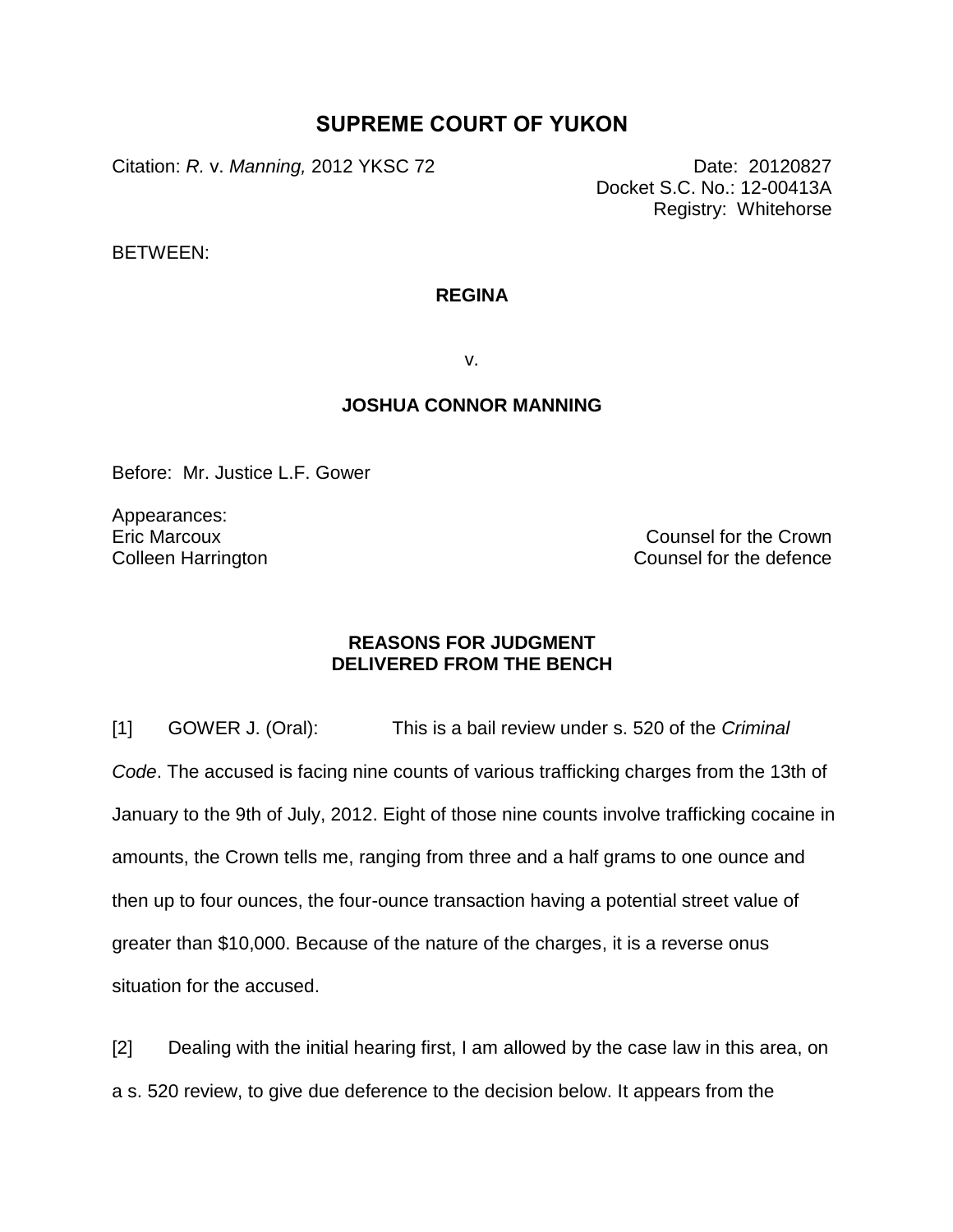transcript that the Crown there was only relying on the secondary ground, and that the

Justice of the Peace was impressed with the proposed surety, who is also the proposed

surety here today, Kelsey Elliot. The Justice of the Peace was aware that Mr. Manning

did not have a criminal record, and he stated in paragraph 4 of his reasons:

"If you were before me with one count I would be more prone to release you, but with nine different counts, one for pretty much each month of the year to date."

And then he goes on in a separate sentence:

"You have had dealings with the RCMP and have been arrested on all those different times. So on the secondary grounds, I think if I release you, I am not confident that you would satisfy the secondary grounds and not re-offend."

It is difficult to know, with respect, what the Justice of the Peace meant, although these were brief oral reasons, by saying you have had dealings with the RCMP and have been arrested at those different times. It appears that Mr. Manning was not arrested until the last incident on July 9th, when someone was seen entering his house and was believed to be in possession of drugs. The police, I understand, obtained a warrant and searched the residence where Mr. Manning was then residing, and that culminated in his arrest.

[3] What is noteworthy about the brief reasons from the Justice of the Peace is that he seemed to be impressed by the number of charges and the period of time over which these charges occurred and, but for that, may well have been inclined to release the accused. From what I can pick up from the transcript of the alleged facts that were read into the record at the initial hearing, almost all of the individual counts are as a result of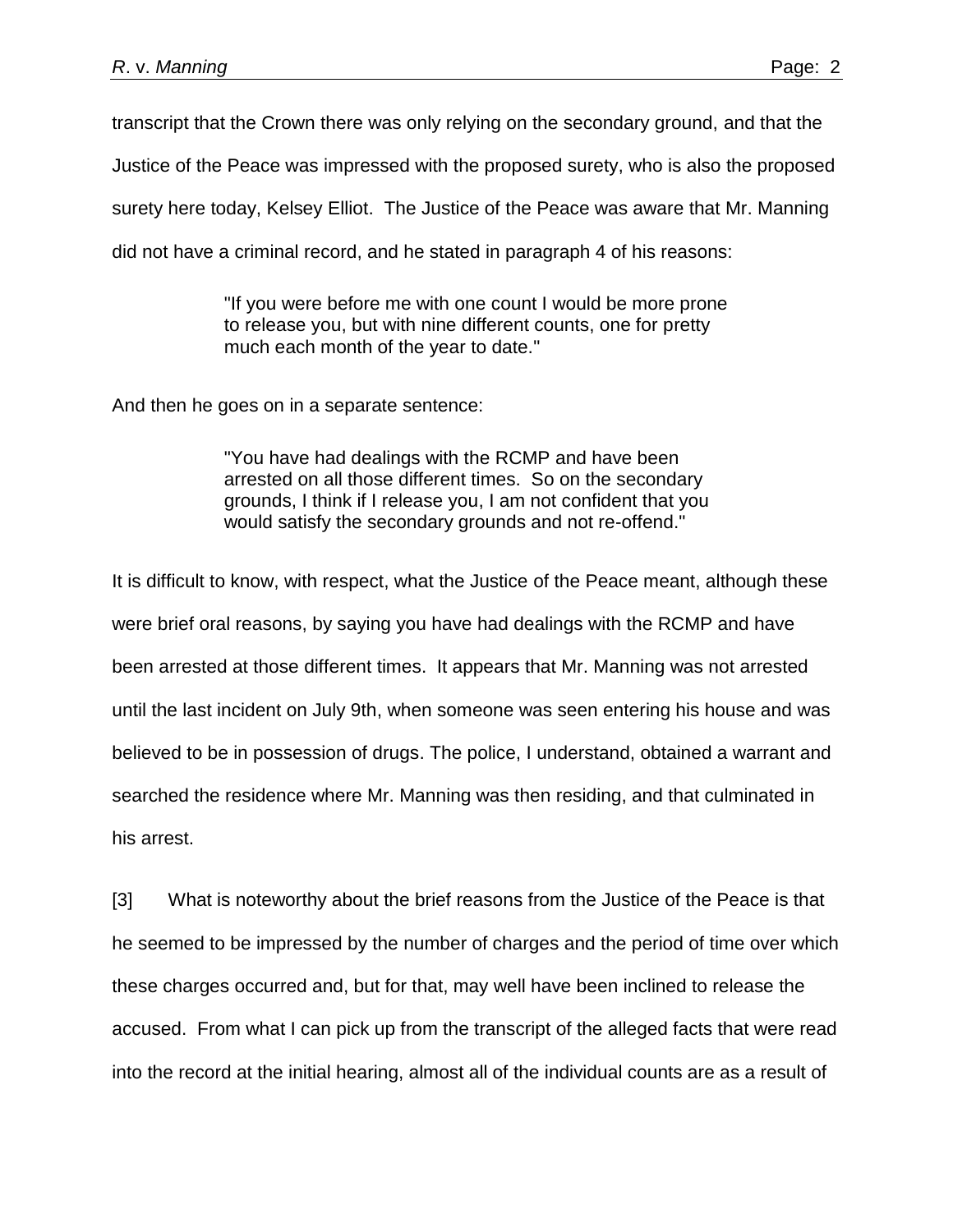the undercover operator contacting Mr. Manning to arrange for purchases, beginning on the 13th of January, and on each occasion after that, on the 17th of March, on the 6th of April, on the 7th of May, the 8th of May, the 4th of June, the 19th of June, the 8th of July and so on. On almost all of those occasions it was the undercover who contacted Mr. Manning to arrange a purchase, and as the defence counsel fairly points out it is not immediately clear why Mr. Manning was not arrested at an earlier time. I think there is some mitigation in Mr. Manning's favour as a result of those somewhat unusual circumstances.

[4] Turning to the Crown's position today, the Crown says that I can take a fresh look at this matter as a *de novo* hearing, and he is correct in that regard. He is now relying on all three grounds in saying that Mr. Manning has not met his reverse onus. With respect to the primary ground, which is that it is necessary to detain Mr. Manning to ensure his attendance in court, the Crown says that he has no strong ties in the Yukon Territory. In my respectful view, that is not a submission that can be maintained in these circumstances. Mr. Manning says, and he is corroborated by his brother, that he has lived in the Yukon for the last six years, moving here during high school. He is now 21 years old. He has family here by way of his brother, Evan Manning, and his father, who was present at the initial bail hearing. So, in my respectful view, the Crown's submission on the primary ground cannot be sustained.

[5] With respect to the secondary ground, the Crown points to the risk of reoffending because Mr. Manning has no job and will likely be tempted to return to the lifestyle of drug trafficking to support his habit and perhaps as a source of income. In response to that submission it is very important to note that Mr. Manning has no criminal record.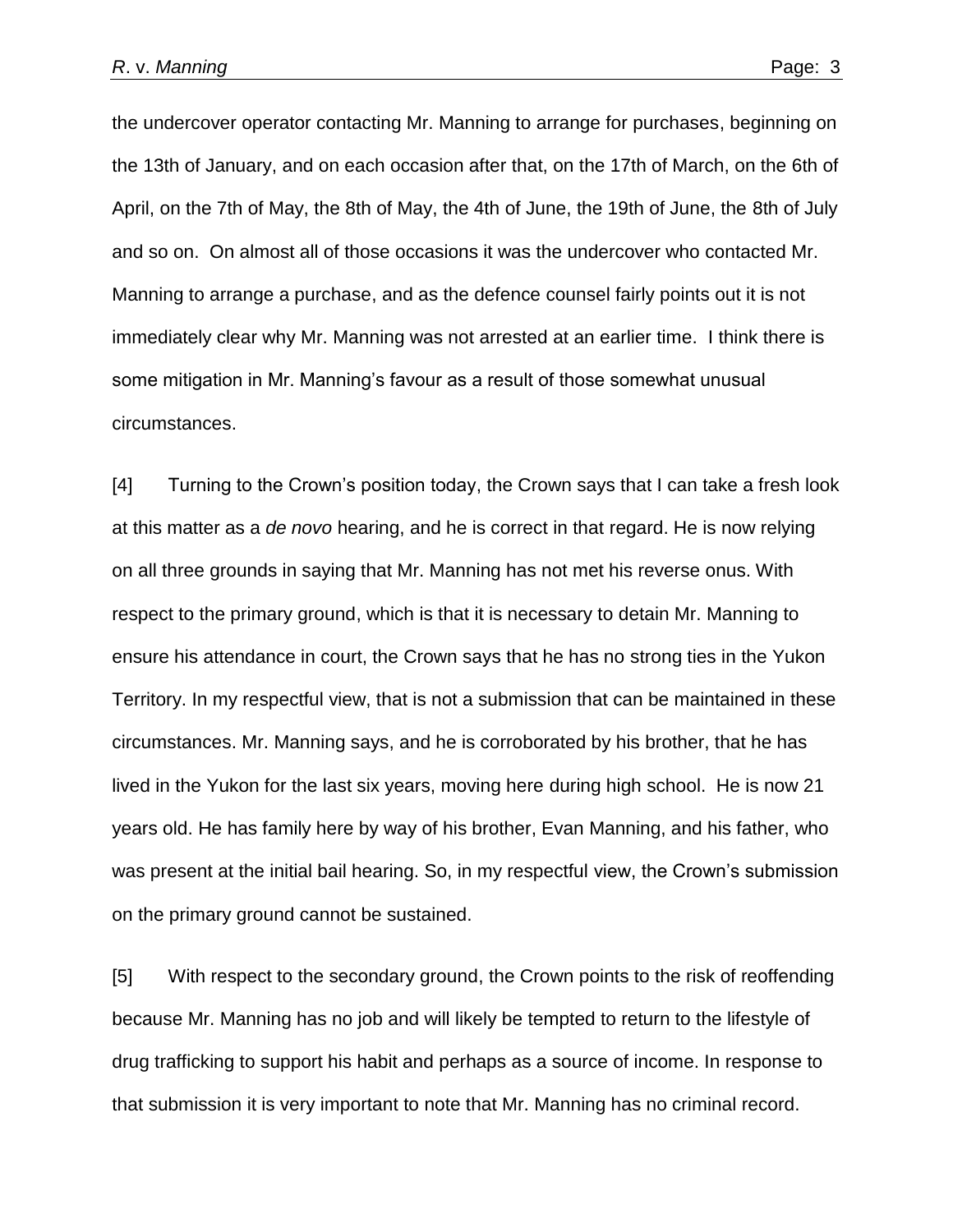There is no suggestion of any previous breaches or any difficulty with the law prior to his arrest on July 9, 2012.

[6] Some of the other points raised by the Crown were that Mr. Manning now professes to have an addiction problem for which he wishes to seek counselling, although that was not mentioned in the Bail Assessment Report. That appears to be the case; however, I think I can take official notice of the fact that the time spent in the bail assessment interviews are often short and it seems that the focus of the time spent with Mr. Manning at that time was on the nature of his employment and what type of employment he might be able to secure upon his release. So I do not put a great deal of weight on that point.

[7] The Crown also points out that Kelsey Elliot is not an appropriate surety because she claims to have been dating Mr. Manning from last December and was therefore in some type of a relationship with him throughout the entire period of the alleged drug trafficking. Ms. Elliot has taken the stand and testified under oath that she was somewhat unsure of the nature of her relationship in the beginning, in terms of how to describe it but, although she was aware that Mr. Manning had a drug addiction, she did not fully understand the severity of the problem while they were dating and he never consumed drugs in her presence. Defence counsel also points out that the two of them were not living together at that time, so that, perhaps, partly explains why she was not more involved with assisting him with his addiction issues earlier.

[8] The Crown submits that the other proposed surety, Evan Manning, is not acceptable because he has deposed in his affidavit that he lives mostly from paycheque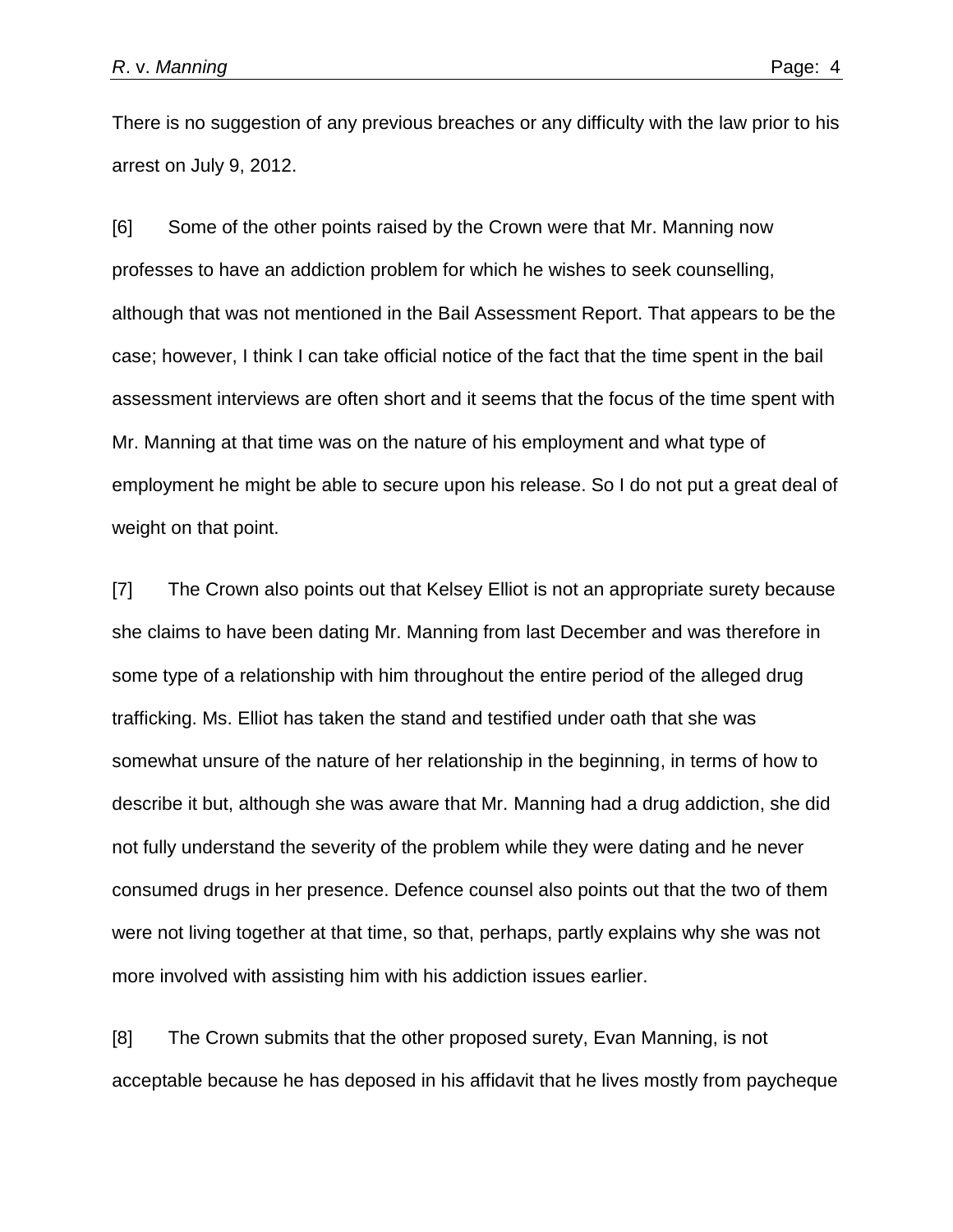to paycheque, but is willing to sign a pledge of \$2,000 as a promise based on his income. He says in his affidavit that that would be a very meaningful amount to him. The Crown's position is that, if it was required to pursue Mr. Manning on an estreatment application, it would likely be unsuccessful because of the statement that he lives mostly from paycheque to paycheque, as I understood the submission. However, Mr. Manning said earlier that he has been employed full time since June 2012 as a labourer with Arctic Backhoe and prior to that he worked at Riverside Super A for three years. That is not exactly what I would describe as sporadic employment.

[9] Evan Manning is also the older brother of the accused. He has indicated that he is aware that Joshua is struggling with some addictions issues and he will assist him in obtaining counselling and talk to him openly about what he is facing. In my view, that type of familial support and connection will be critical to Mr. Manning going forward, in addition to any help that he may be able to obtain from his father. I view Mr. Evan Manning as an appropriate surety, and one who has promised to provide support, not only emotionally and psychologically, but legally in terms of pledging \$2,000 towards Mr. Manning's release.

[10] Another point made by the Crown is that the accused effectively lied in his affidavit when he dealt with his application for his pre-employment carpentry course at the Yukon College. What he said in paragraph 7 of that affidavit is:

> "Since my bail hearing on July 13, 2012, I have received an acceptance letter to attend Yukon College for the preemployment carpentry course that begins on September 3, 2012. This has been my goal for a long time and I am very excited to attend college and focus on my future. If released, I will be attending Yukon College full time. The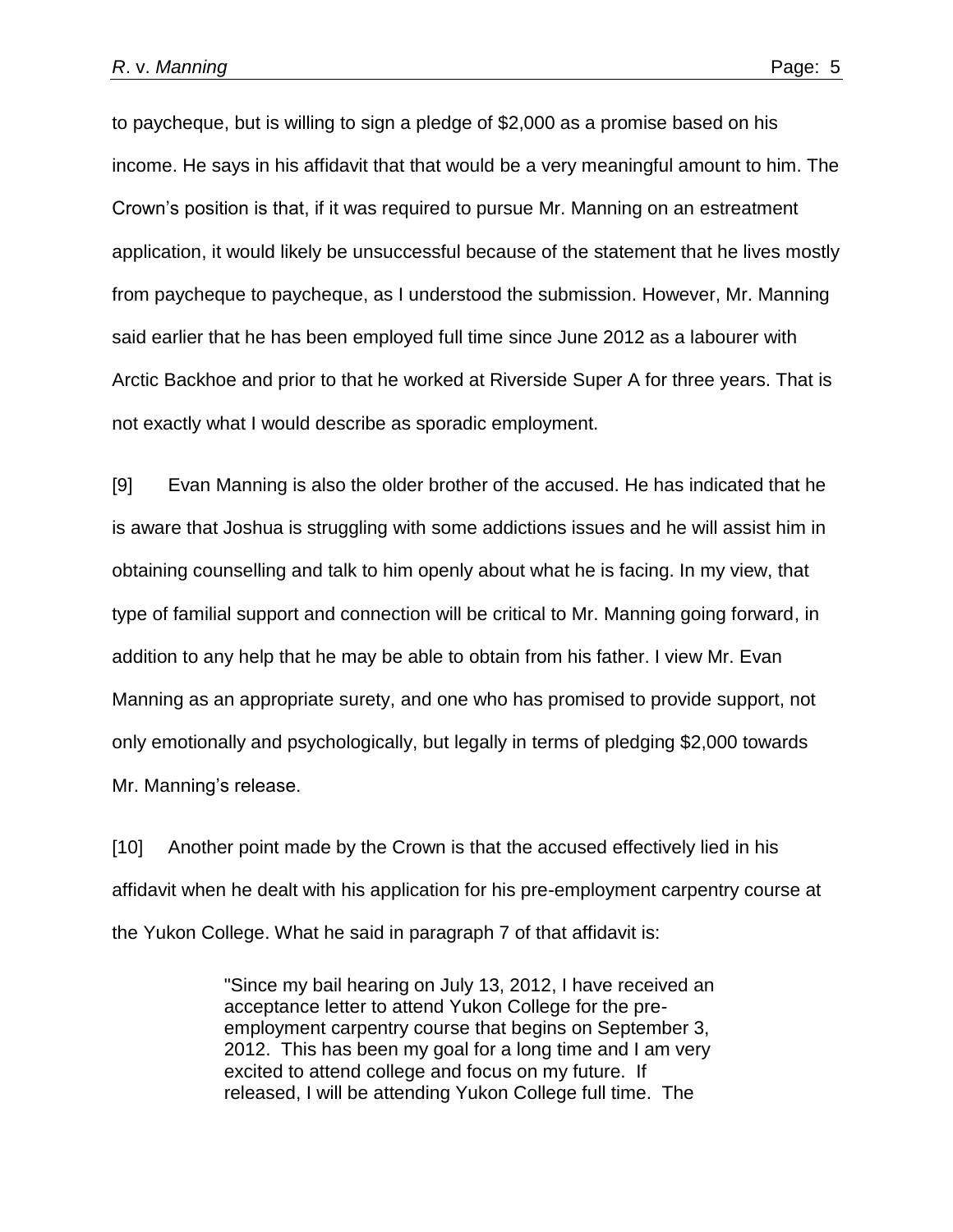Yukon Government will be paying my tuition through a grant that I have received."

The Crown quite property pointed out to defence counsel that, at the time that the accused swore his affidavit on the 15th of August 2012, he had not yet in fact received funding through the Yukon grant application, but had merely made an application to obtain such funding. It appears that is correct, technically speaking.

[11] Why it was stated in the way it was by the accused is unclear to me at the moment. However, in all of the circumstances, it seems reasonable for him to have assumed that there would be no reason the funding would not be forthcoming and may have over-enthusiastically exaggerated by indicating that the funding was in fact already received by him, when that was not the case. Regardless, having pointed that problem out to the accused, steps have been taken with the assistance of Kelsey Elliot to actually pay the full amount of the tuition that is due at Yukon College, which Ms. Elliot has done through her own funds, until the grant application is finally processed. On the assumption that the grant is received Ms. Elliot will be repaid the sum of \$2,290 from Mr. Manning.

[12] Ms. Elliot has also indicated that she is willing to make an additional \$3,000 cash deposit, which she says is a significant amount for her and will prompt her to maintain close supervision over the accused during the period of his release. The plan is for the accused to reside with Ms. Elliot at her two-bedroom apartment, which is shared with a roommate. Because Ms. Elliot and Mr. Manning are in a relationship they will be sharing the same room on terms that they have discussed between themselves and with the roommate.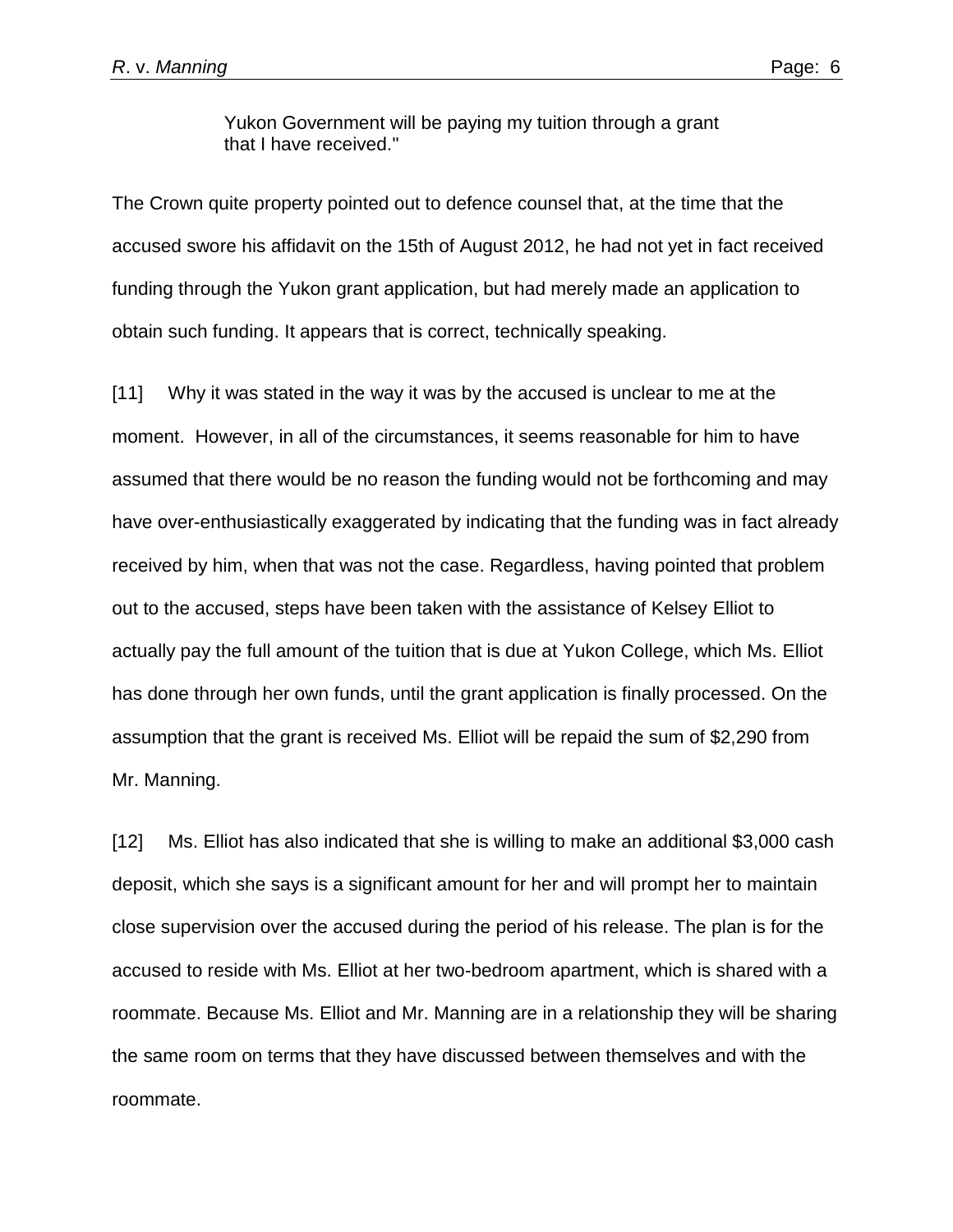[13] The tertiary grounds are also raised by the Crown, mainly because the Crown says its case is strong, that these charges are grave, that the circumstances of the alleged offences involve for-profit trafficking. However, I am not satisfied that the tertiary grounds are engaged on these facts simply for those reasons alone. As defence counsel quite properly points out, the tertiary grounds are rarely engaged and often, according to the case law, only in extremely serious cases.

[14] In all of the circumstances I am not satisfied that Mr. Manning's detention is necessary on either the primary, secondary or tertiary grounds, and I am prepared to allow his release on strict conditions. Those conditions, and I am willing to receive assistance from counsel on this, include the posting of a \$3,000 cash deposit by Kelsey Elliot as surety, and by the pledge of a \$2,000 cash deposit by Evan Manning as a surety. Are there statutory terms that apply, Mr. Marcoux?

[15] MR. MARCOUX: Yes, usually keep the peace and be of good behaviour, report to the Court when required to do so, report -- at this time he could report immediately upon release to your bail supervisor, advise the Court of any change of address.

[16] THE COURT: Okay, and those are found in s. 515 or are they elsewhere?

[17] MR. MARCOUX: Now they are conveniently printed on the court release sheet.

[18] THE COURT: I see, yes, they are in s. 515(4).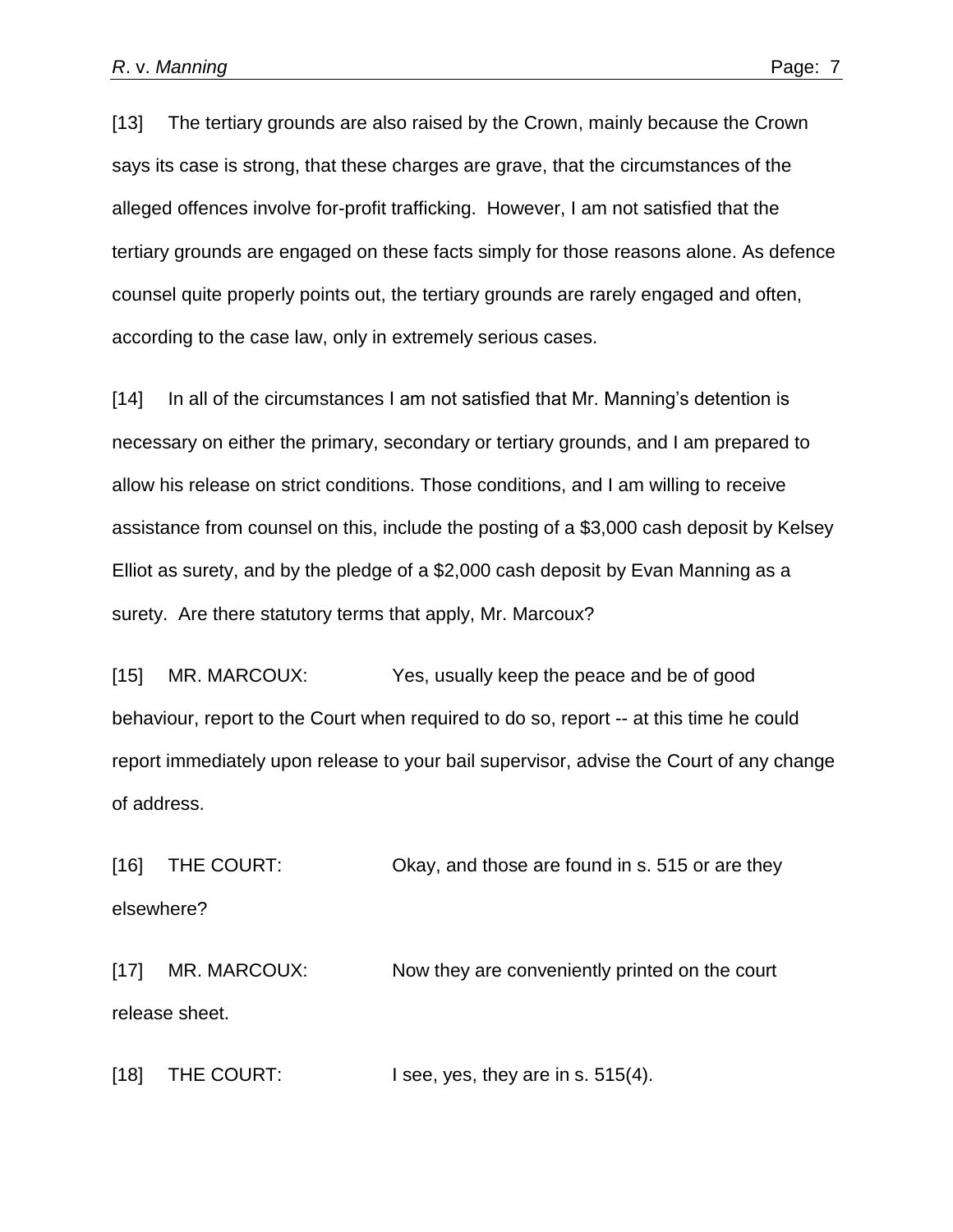[19] So the statutory release terms will apply. In addition to those statutory terms there will be an abstain clause with respect to alcohol and drugs. There will be a reside clause with respect to the residence of Kelsey Elliot. Do we have her address?

[20] MS. HARRINGTON: It's paragraph 1 of Ms. Elliot's affidavit. That's suite 203 --

[21] THE COURT: 7215 - 7th Avenue.

[22] MS. HARRINGTON: Yes.

[23] THE COURT: All right. So that will be specified in the reside clause. There will be a clause requiring Mr. Manning to attend Yukon College and to make his best efforts to continue in the pre-employment carpentry program at that institution. There will be a clause that Mr. Manning attend such counselling as may be recommended by the bail supervisor for his addiction to cocaine. There will be a clause that he not attend any bar, tavern, off-sales or other commercial premises whose primary purpose is the sale of alcohol. I am prepared to include a curfew. I invite submissions from the Crown on that.

[24] MR. MARCOUX: Looking at his schedule for the Yukon program I think it is all during the day. I don't think there's any course in the evenings.

[25] MS. HARRINGTON: It does look like they end at 5:30. Mr. Manning indicated that when he gets a job, if he obtains employment, it would have to be in the evening because his courses are during the day.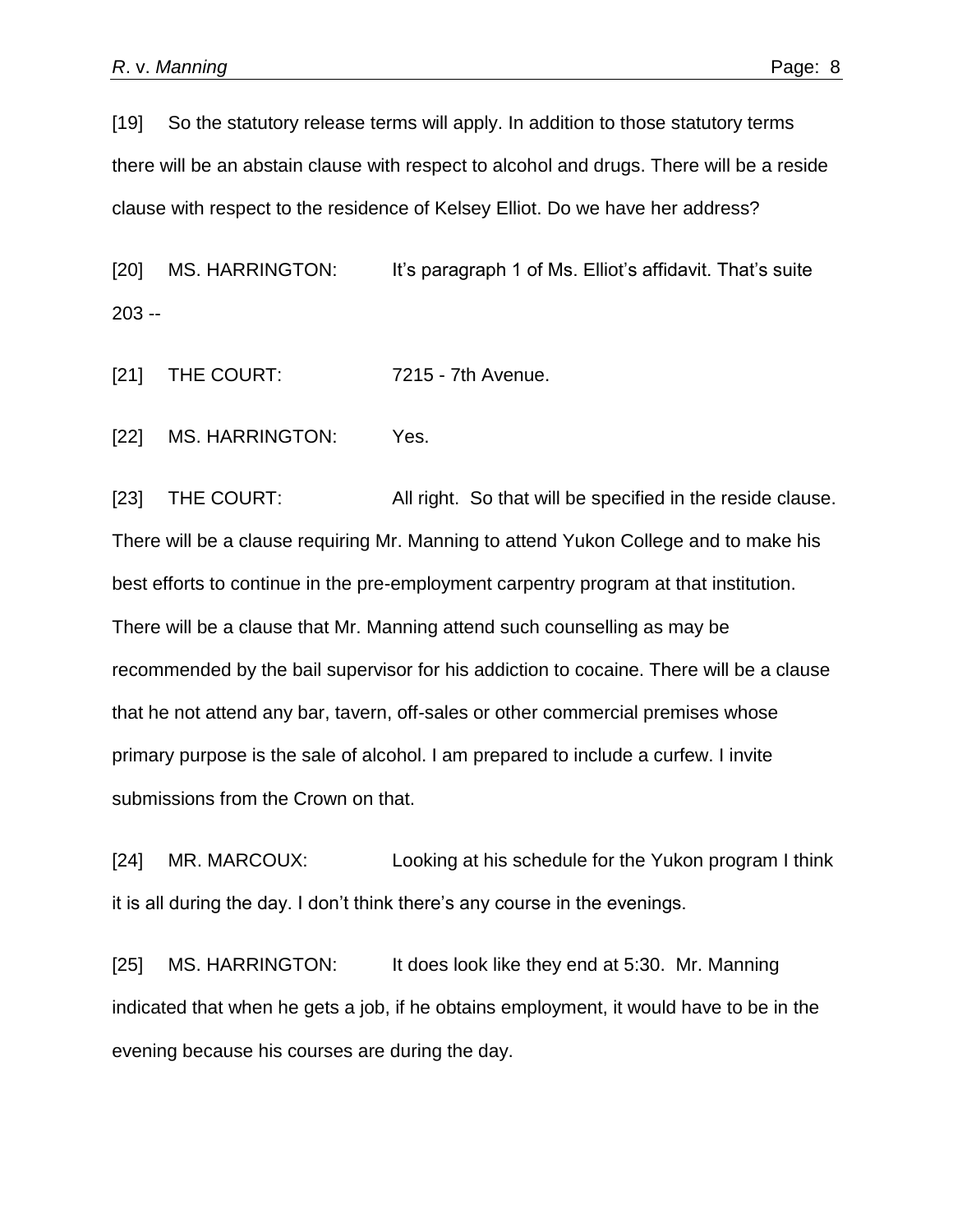[26] MR. MARCOUX: There could be a curfew from 9:00 p.m. to 6:00 a.m. except with the written permission of the bail supervisor. And if he finds a job then the supervisor can -- could give him permission.

[27] THE COURT: I will make that order. Have I omitted anything or do counsel have any questions or comments?

[28] MR. MARCOUX: I would like a -- the Crown is seeking a no contact order between Mr. Manning and a Christopher Brisson, who was involved in the allegations.

[29] THE COURT: That was the gentleman who ran into the house first?

[30] MR. MARCOUX: Yes.

[31] THE COURT: So ordered.

[32] MR. MARCOUX: Thank you.

[33] THE COURT: Defence counsel, anything more?

[34] MS. HARRINGTON: No, Your Honour. I believe that was --

[35] MR. MARCOUX: Usually, also, since all these allegations that involve trafficking over a cell phone, usually a no cell phone or any communication device clause that's included in this type of case.

[36] THE COURT: He will be living in the residence where there will be a phone. I am assuming that does not apply to the land line in the residence.